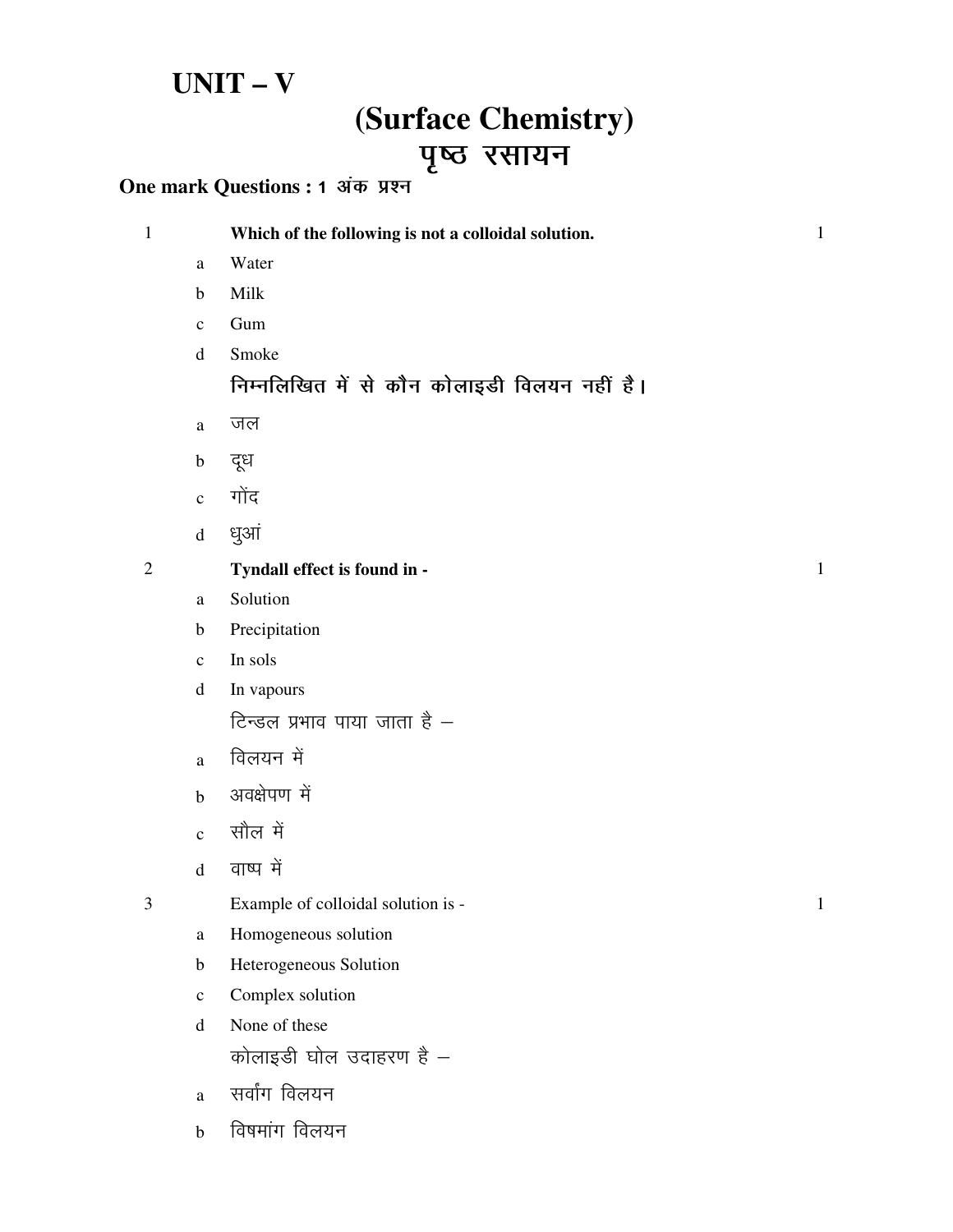|                | $\mathbf{C}$ | जटिल विलयन                                                |  |
|----------------|--------------|-----------------------------------------------------------|--|
|                | $\mathbf{d}$ | कोई नहीं।                                                 |  |
| $\overline{4}$ |              | The Size of colloidal particles are -                     |  |
|                | a            | $10^{-7}$ to $10^{-5}$ cm                                 |  |
|                | $\mathbf b$  | $10^{-10}$ to $10^{-30}$ cm                               |  |
|                | $\mathbf{C}$ | $10^{-1}$ to $10^{-3}$ cm                                 |  |
|                | d            | None of these                                             |  |
|                |              | कोलाइडी कण का आकार है –                                   |  |
|                | a            | $10^{-7}$ से $10^{-5}$ cm                                 |  |
|                | $\mathbf b$  | $10^{-10}$ से $10^{-30}$ cm                               |  |
|                | $\mathbf{c}$ | $10^{-1}$ से $10^{-3}$ cm                                 |  |
|                | $\mathbf d$  | कोई नहीं।                                                 |  |
|                |              | The applied catalyst for this reaction in $-$             |  |
| 5              |              | $CO(g) + H_2(g) \longrightarrow CH_u(g) + H_2O(g)$        |  |
|                | a            | Cu                                                        |  |
|                | $\mathbf b$  | Cr <sub>2</sub> O <sub>3</sub>                            |  |
|                | $\mathbf{C}$ | Cuch <sub>2</sub>                                         |  |
|                | d            | Ni                                                        |  |
|                |              | निम्नलिखित प्रतिक्रिया में उपयोग होने वाला उत्प्रेरक है – |  |
|                |              | $CO(g) + H_2(g)$ $\longrightarrow$ $CH_u(g) + H_2O(g)$    |  |
|                | a            | Cu                                                        |  |
|                | b            | $Cr_2O_3$                                                 |  |
|                | $\mathbf c$  | Cuel <sub>2</sub>                                         |  |
|                | d            | Ni                                                        |  |
| 6              |              | Which enzyme does convert milk to curd -                  |  |
|                |              | (a) Malto Se (b) Urease (c) Invertase (d) Lactobacilli    |  |
|                |              | कौन सा इंजाइम दूध को दही में बदलता है।                    |  |
|                |              | (a) मालटोस (b) यूरीएस (c) इनवर्टेस (d) लैक्टौबसैली        |  |
| 7              |              | Which of the following metal cannot form sols -           |  |
|                |              | $(a)$ Cu $(b)$ Au $(c)$ K $(d)$ Pt                        |  |
|                |              | निम्नलिखित में से कौन सी धातु सौल नहीं बना सकती है।       |  |

(a) Cu (b) Au (c) K (d) Pt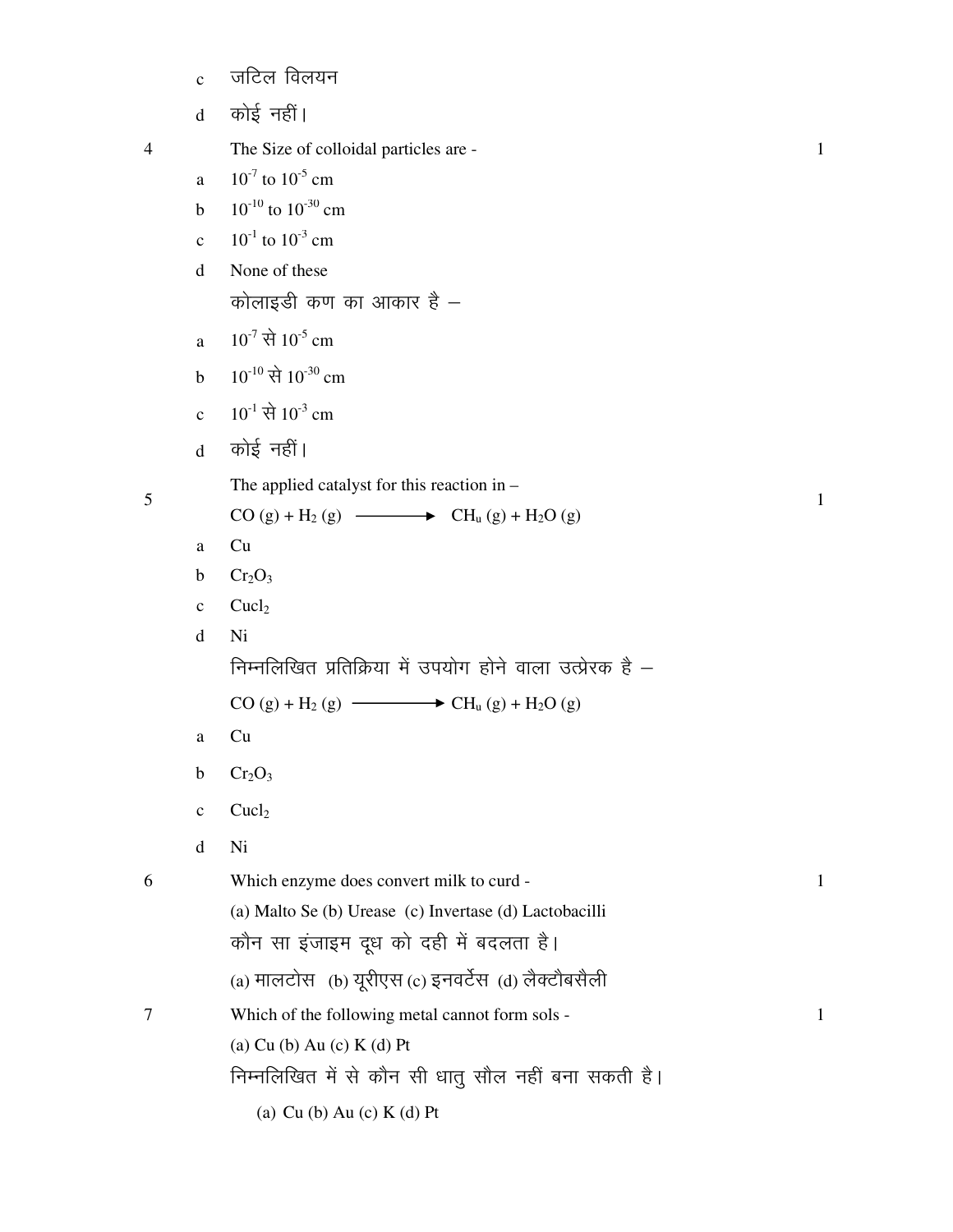| 8              | Artificial rain is an example of -                               | $\mathbf{1}$ |
|----------------|------------------------------------------------------------------|--------------|
|                | (a) Peptisation (b) Coagulation (c) Dialysis (d) Electrophoresis |              |
|                | कृत्रिम वर्षा उदाहरण है $-$                                      |              |
|                | (a) पेप्दीकरण (b) स्कंदन) (c) अपोहन (d) विद्युत कण संचालन        |              |
| 9              | Which forms iyophilic colloids -                                 | $\mathbf{1}$ |
|                | (a) Ag (b) Starch (c) S (d) Carbon                               |              |
|                | कौन द्रव स्नेही कोलॉइड बनाता है $-$                              |              |
|                | (a) Ag (b) स्ट्रॉच (c) S (d) कार्बन                              |              |
| 10             | Which of the following forms positive sols-                      | $\mathbf{1}$ |
|                | (b) Blood<br>$(c) \text{Fe(OH)}_3$<br>(a) $As2O3$<br>(d) Starch  |              |
|                | इनमें से कौन धनात्मक सॉल बनाता है –                              |              |
|                | (b) रक्त (c) Fe(OH)3 (d) स्ट्रॉच<br>(a) $As2O3$                  |              |
|                | Very short answer questions : अति लघु उत्तर प्रश्न               |              |
| $\mathbf{1}$   | What do you mean by Adsorption?                                  | $\mathbf{1}$ |
|                | अधशोषण से क्या समझते हैं ?                                       |              |
| $\overline{2}$ | What is Adsorbate?                                               | $\mathbf{1}$ |
|                | अधिशोष्य क्या है ?                                               |              |
| 3              | What is Adsorbent?                                               | $\mathbf{1}$ |
|                | अधिशोषक क्या है ?                                                |              |
| 4              | What is Desorption.                                              | $\mathbf{1}$ |
|                | विशोषण क्या है ?                                                 |              |
| 5              | Define Physical adsorption                                       | 1            |
|                | भौतिक अधिशोषण की व्याख्या करें।                                  |              |
| 6              | Define Chemisorptions                                            | $\mathbf{1}$ |
|                | रासायनिक अधिशोषण की व्याख्या करें।                               |              |
| 7              | What do you understand my adsorption isotherm.                   | $\mathbf{1}$ |
|                | अधिशोषण समतापी से क्या समझते हैं।                                |              |
| 8              | What is coagulation?                                             | $\mathbf{1}$ |
|                | स्कंदन क्या है ?                                                 |              |
| 9              | What is enzyme catalyst.                                         | $\mathbf{1}$ |
|                | इन्जाइम उत्प्रेरक क्या है ?                                      |              |
|                |                                                                  |              |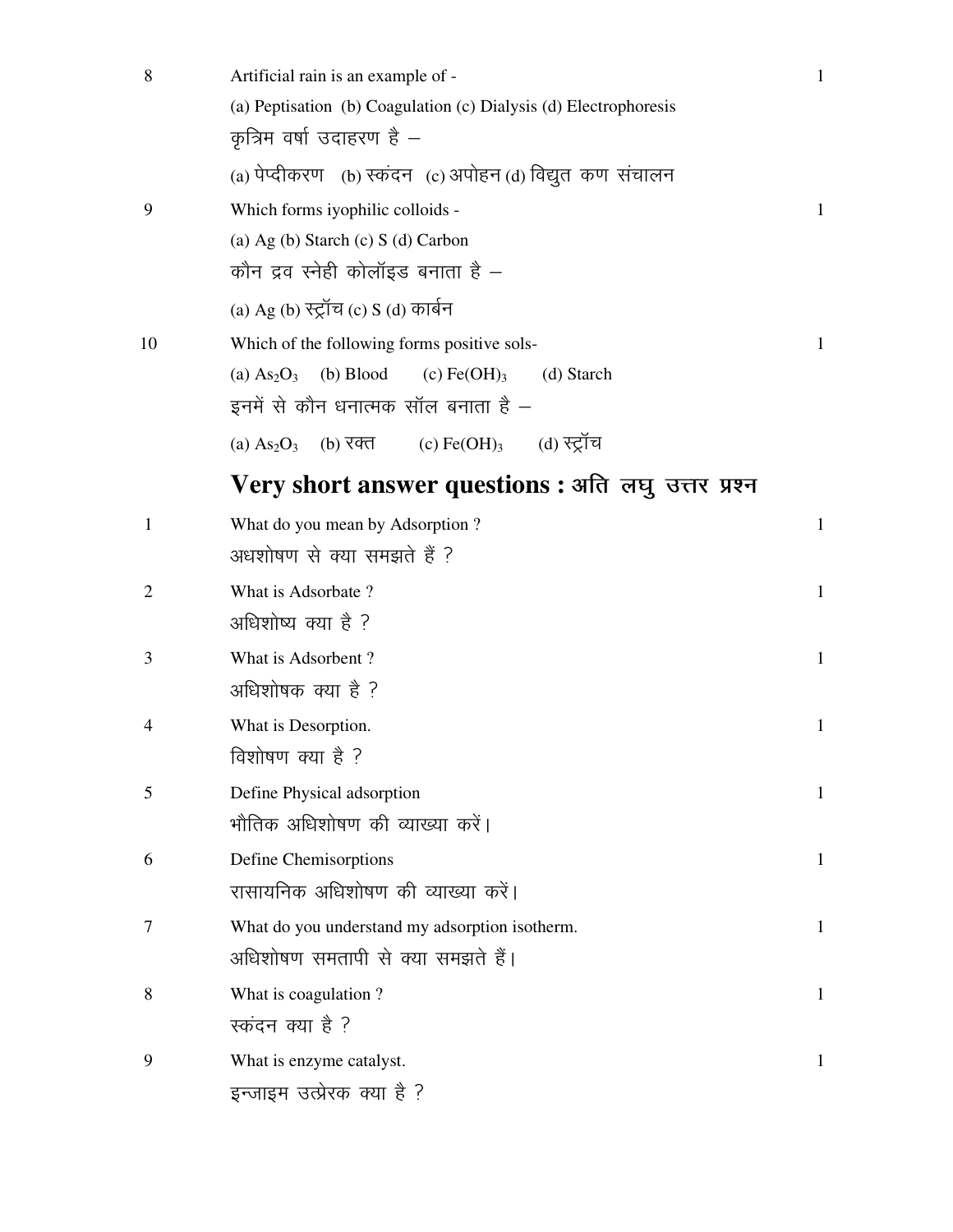# **Short answer questions :**

| $\mathbf{1}$ | What is the difference between adsorption and absorption.                                                                                     | $\overline{2}$ |
|--------------|-----------------------------------------------------------------------------------------------------------------------------------------------|----------------|
|              | अधिशोषण और अवशोषण में क्या अन्तर है ?                                                                                                         |                |
| 2            | Explain lyophilic sols and lyophotic sols with examples.                                                                                      | $\overline{2}$ |
|              | द्रव स्नेही एवं द्रव विरोधी सॉल का व्याख्या उदाहरण सहित करें।                                                                                 |                |
| 3            | Explain, lyophilic sols are relatively more stable than lyopholic sols.<br>द्रव स्नेही सॉल द्रव विरोधी सॉल से ज्यादा स्थायी होते हैं। समझाएँ। | $\overline{2}$ |
| 4            | What are the difference between sols and gel.<br>सॉल और जैल में क्या अन्तर है ?                                                               | $\overline{2}$ |
| 5            | Why is adsorption always exothermic?<br>अधिशोषण सदा उष्मादायी क्यों होता है ?                                                                 | $\overline{2}$ |
| 6            | What are the role of emulsifying reagent or emulsifier in emulsion.<br>पायस में पायसीकारक की क्या भूमिका है ?                                 | $\overline{2}$ |
| 7            | Which will be adsorbed more readily on the surface of charcoal and why,<br>$NH3$ or $CO2$ ?                                                   | $\mathbf{2}$   |
|              | चारकोल की सतह पर कौन ज्यादा आसानी से अधिशोषित होगा और                                                                                         |                |
|              | क्यों ? NH <sub>3</sub> या $CO2$                                                                                                              |                |
| 8            | State Hardy - Schulze law with example.                                                                                                       | $\overline{2}$ |
|              | हार्डी–शुल्ज नियम क्या है ? उदाहरण सहित समझाएँ।                                                                                               |                |
| 9            | What is Dialysis? Explain.                                                                                                                    | $\mathbf{2}$   |
|              | अपोहन क्या है ? समझाएँ।                                                                                                                       |                |
| 10           | Give one example each of true solution, colloidal solution and suspension.<br>वास्तविक विलयन, कोलॉइडी विलयन और निलम्बन का एक–एक               | 2              |
|              | उदाहरण दें।                                                                                                                                   |                |
| 11           | State and explain Dispersed phase and dispersion medium with examples.                                                                        | $\overline{2}$ |
|              | उदाहरण सहित परिक्षिप्त प्रावस्था एवं परिक्षेपण प्रावस्था का वर्णन करें।                                                                       |                |
|              | <b>Short answer questions:</b>                                                                                                                |                |
| $\mathbf{1}$ | What are colloids? Mention two important properties of colloidal solution.                                                                    | 3              |
|              | कोलॉइड क्या है ? इसके दो प्रमुख गुणों को लिखें।                                                                                               |                |
| 2            | Give two Chemical methods for the preparation of colloids.                                                                                    | 3              |
|              | कोलॉइड बनाने की दो रासायनिक विधि लिखें।                                                                                                       |                |
| 3            | What happes when an electric field is created in the colloidal solution.                                                                      |                |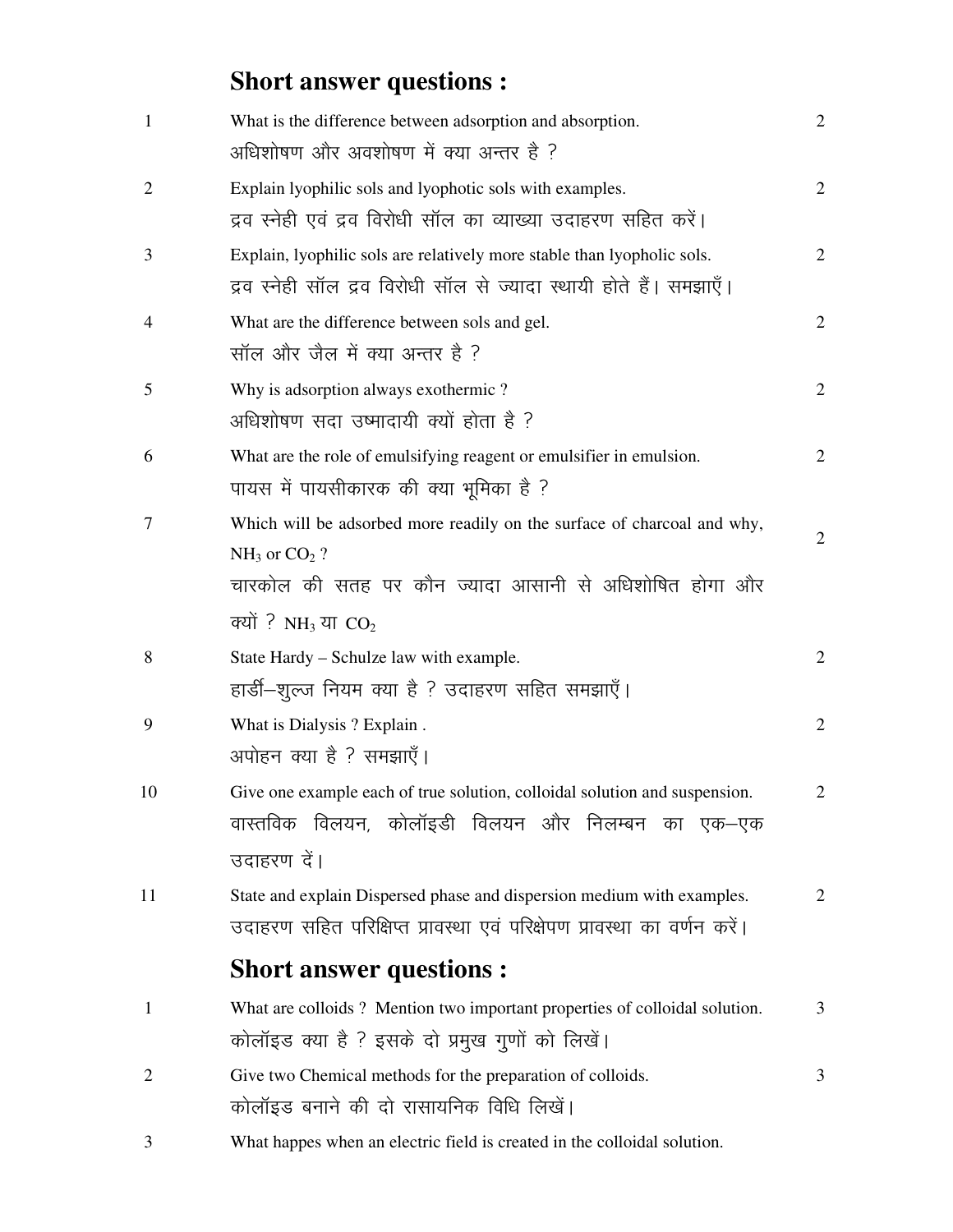|    | कोलॉइडी विलयन में विद्युत धारा प्रवाहित करने पर क्या होता है ?          |   |
|----|-------------------------------------------------------------------------|---|
| 4  | State and explain Freundlich adsorption isotherm.                       | 3 |
|    | फ्रेन्डलिश अधिशोषण समतापी की व्याख्या करें।                             |   |
| 5  | Give comparative account of physisorption and chemisorptions            | 3 |
|    | भौतिक अधिशोषण और रासायनिक अधिशोषण का तुलनात्मक वर्णन करें।              |   |
| 6  | Define the following with examples.                                     |   |
|    | 1. Electrophoresis                                                      | 3 |
|    | 2. Coagulation                                                          |   |
|    | 3. Brownian motion.                                                     |   |
|    | उदाहरण सहित निम्न को समझाएँ।                                            |   |
|    | 1. विद्युत कण संचालन                                                    |   |
|    | 2. स्कंदन                                                               |   |
|    | 3. ब्राउनी गति                                                          |   |
| 7  | State and explain Tyndall effect.                                       | 3 |
|    | टिन्डल, प्रभाव समझाएँ।                                                  |   |
| 8  | Write differences between multi and Macro-molecular colloids.           | 3 |
|    | बहुआण्विक एवं वृहत आण्विक कोलॉइड में अन्तर बताएँ।                       |   |
| 9  | Explain homogeneous and heterogencous catalysis with examples.          | 3 |
|    | समांगी एवं विषमांगी उत्प्रेरक को उदाहरण सहित समझाएँ।                    |   |
| 10 | What is shape selective catalysis?                                      | 3 |
|    | आकृति वरणात्मक उत्प्रेरक क्या है ?                                      |   |
| 11 | What are the factors which influence the adsorption of agas on a solid? | 3 |
|    | ठोस पर गैस के अधिशोषण को प्रभावित करने वाले कारकों को लिखें।            |   |
| 12 | What do you mean by the following -                                     |   |
|    | 1. Catalytic poi sen or Inhibiter                                       | 3 |
|    | 2. Catalytic Promoters                                                  |   |
|    | 3. Auto Catalyst.                                                       |   |
|    | निम्नलिखित से क्या समझते हैं ?                                          |   |
|    | 1. कैटेलिस्ट पॉयसन                                                      |   |
|    | २. कैटेलेटिक प्रोमोटर                                                   |   |
|    | 3. ऑटो कैटेलिस्ट                                                        |   |
| 13 | What is Catalyst? Write positive and Negative catalyst with examples.   | 3 |
|    | उत्प्रेरक क्या है ? धनात्मक एवं ऋणात्मक उत्प्रेरक से क्या समझते हैं ?   |   |